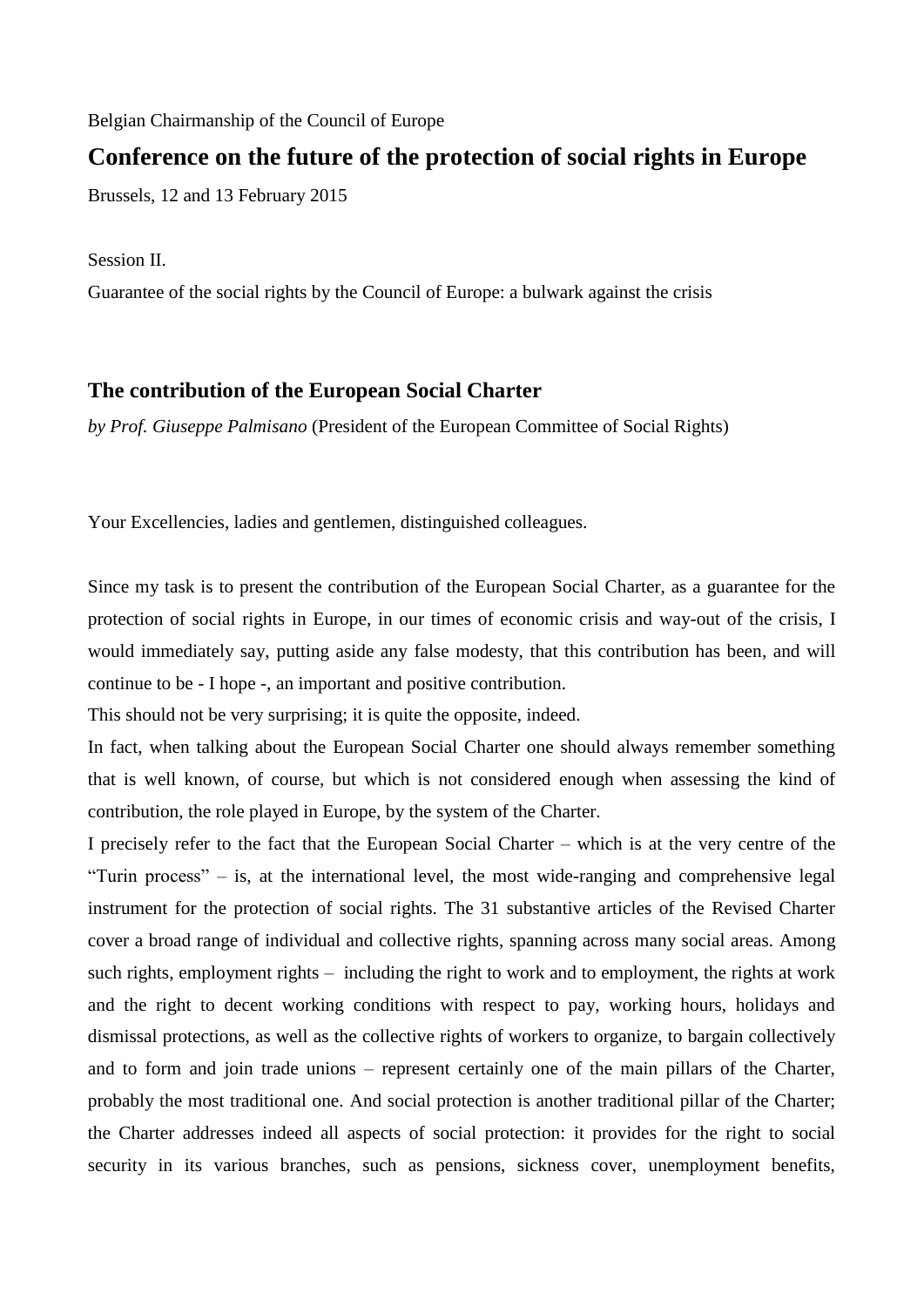occupational accident insurance and family benefits; and it guarantees an enforceable right to social and medical assistance for persons in need.

But the Revised Charter goes far beyond employment rights, labour rights and social protection; it provides an overarching approach to what are known today as "societal" issues. I refer, for example, to the right to protection of health, the right to housing, the protection of the family, the protection and education of children and young persons, the right of persons with disabilities to social integration and participation in the life of the community, the right to protection against poverty and social exclusion (which requires States to adopt a global and coordinated approach to fighting poverty and social exclusion).

Therefore, from the standpoint of persons protected, it is correct to say that the Charter, more than any other international (and European) normative instrument, takes care of the essential social needs of individuals in their daily lives; and the common rationale of all its provisions is the assumption that human beings must have the right to enjoy decent living conditions as members of the organized community in which they live: conditions such as to allow for them to live in dignity, rather than merely survive. At the same time, from the standpoint of the political and legal commitment required by States Parties, it can be said that the European Social Charter, more than any other international instrument, pushes States to provide themselves with an advanced and efficient public welfare system, and to guarantee social justice.

If I have recalled these basic features of the system of the ESC is clearly not to give any special credit to the European Committee of Social Rights, which is only the quasi-judicial monitoring body of the Charter, but rather to give all the due credit to the States that have created it and brought it into being, making such system for the protection of social rights a cornerstone, together with the European Convention of Human Rights, in the construction of the European civilization of human rights, democracy and rule of law.

The task of our Committee is precisely to control and assess, from a legal standpoint, the compliance with the obligations that States themselves have assumed to respect social rights, in order to guarantee that respect for social rights will continue to be not just an original, historical – I would say – cornerstone, but an actual cornerstone in the living European legal, political and social construction.

With this in mind, it is easy to explain and understand what has been in the last years, and still is, the approach, the response of the Charter system to the economic and financial crisis, and to the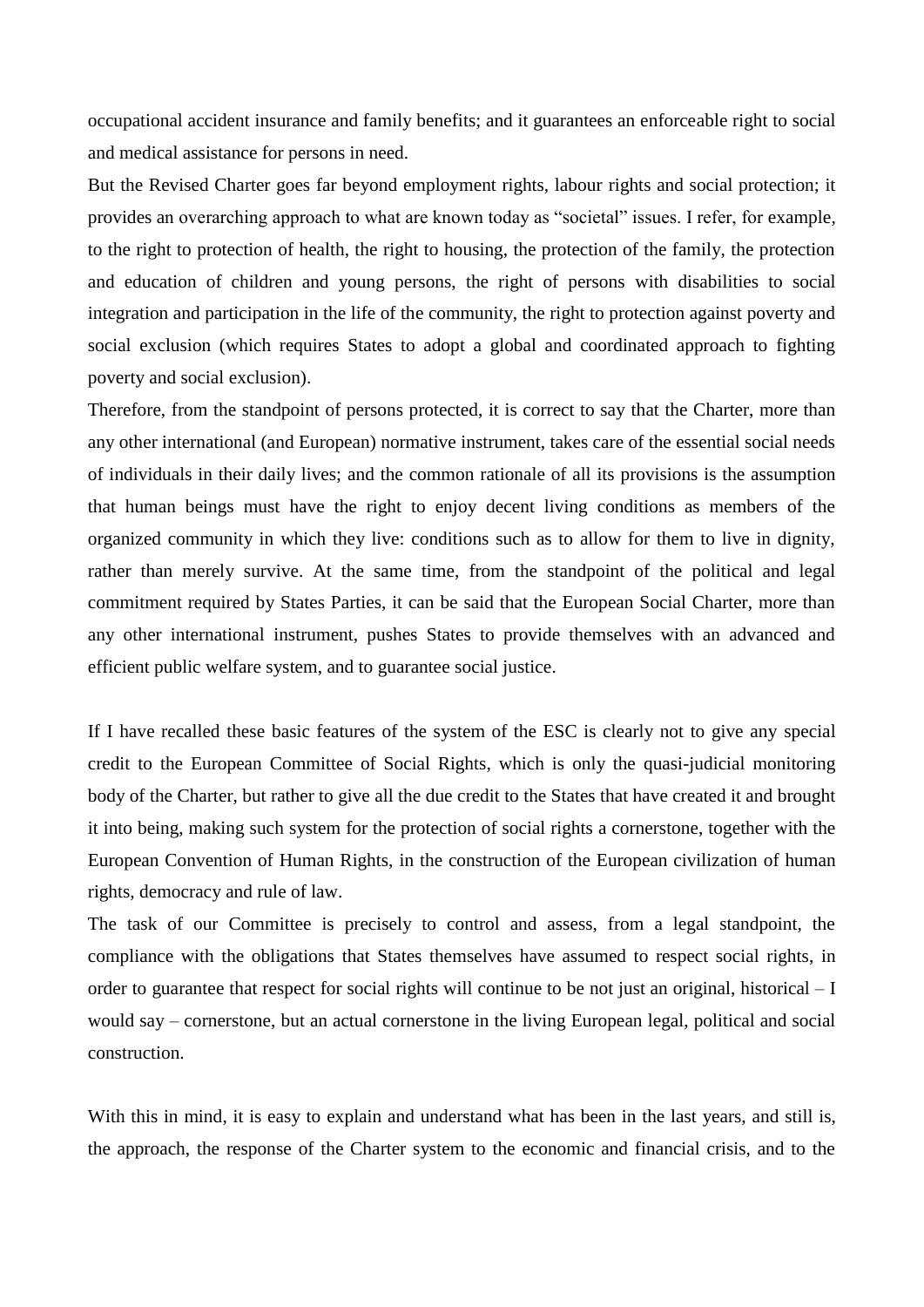measures or policies that have put in place to answer to the crisis, in particular with regard to the area of labour rights and social protection.

In fact, in these years, our continuous effort has essentially been to warn Governments and State authorities that economic crisis and austerity measures are very likely to have, and indeed are having, a negative impact on the level of protection and actual enjoyment of the rights enshrined in the Charter. And when this has actually occurred, we have not missed the opportunity to assess and stress it, by clearly stating – first – that adopting given policies and measures, or the lack of certain policies and measures, is not in conformity with the commitments to protect and guarantee social rights that States have assumed under the European Social Charter, and – second – by recalling, from a strictly legal point of view, that this amounts to a violation of international legal obligations imposed on States by a binding European treaty. Furthermore, we have always done this, irrespective of whether the legislation or practice to be assessed was adopted "unilaterally", by a given State, or – differently – it was induced by, or was due to, a decision of EU institutions or the so-called Troika.

Let me start by recalling that in 2009, which means at the beginning of the economic-financial crisis, the Committee took immediately the opportunity to make a statement, in the General Introduction of its Conclusions, about implementation of the Charter in the context of the economic crisis. The Committee emphasised that the crisis had already had, in 2008, significant implications on social rights, and notably that "increasing levels of unemployment is presenting a challenge to social security and social assistance systems, as the number of beneficiaries increase while tax and social security contribution revenues decline." On that occasion, the Committee also underlined that, under the Charter, "the Parties have accepted to pursue by all appropriate means, the attainment of conditions in which *inter alia* the right to health, the right to social security, the right to social and medical assistance and the right to benefit from social welfare services may be effectively realized". On this basis the Committee stated that "the economic crisis should not have as a consequence the reduction of the protection of the rights recognized by the Charter. Hence, the governments are bound to take all necessary steps to ensure that the rights of the Charter are effectively guaranteed at a period of time when beneficiaries need the protection most."

Unfortunately, the Conclusions of 2013 and 2014 are testimony that worries and fears expressed in 2009 were well founded, and that the intended effect of the Committee's statement has not been fully realised. On the contrary, the proportion of violations is higher now than in 2009; and violations are increasingly linked to inadequate levels of social security benefits and social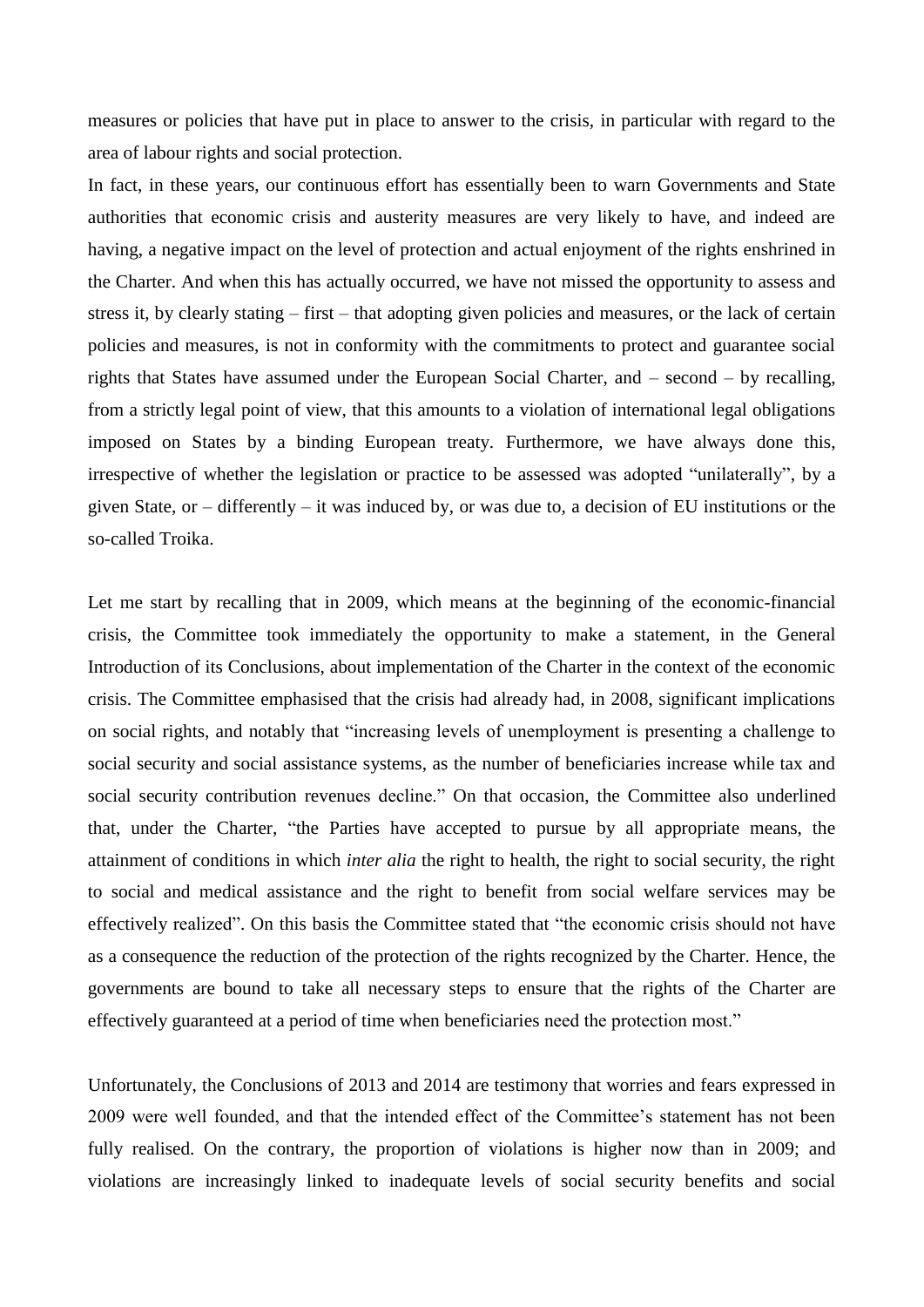assistance benefits, which disproportionately affect those who are most vulnerable – the poor, the elderly, the sick. But they are also linked, for example, to a decrease in lowest wages paid, or in the level of statutory minimum wages considered in comparison with the average wage. The conclusions of the last two years also reflect that health care systems are under growing pressure from austerity measures and there are signs, at least in some countries, that protection of health and safety at work is being downgraded, notably in small and medium-sized enterprises.

As an example of this worsening situation, let me refer to the right to social and medical assistance, which is provided for by art. 13 §1 of the Charter. Well, social and medical assistance for persons in need and with no resources is indeed a crucial safeguard against poverty, and a fundamental social right; which makes it all the more striking and a cause for concern that no fewer than 25 out of 31 countries examined in 2013 were found by us to be in breach of this provision. And the large majority of the violations concerns inadequate levels of social assistance. On this point, let me recall that the Committee holds that public assistance should not condemn beneficiaries to (income) poverty and that cash benefits, including any supplements, therefore should not fall below 50% of median equivalised income (which is the poverty threshold as applied by the Committee). And an increasing number of States Parties, both EU and non-EU, fail to meet this threshold.

Another example is the right to a fair remuneration, under article 4 §1 of the Charter which guarantees the right to a remuneration such as will give workers and their families a decent standard of living. It is the Committee's case-law that, in order to ensure a decent standard of living, the lowest net wages paid must be above a minimum threshold, set at 50% of the net average wage. In 2014 the Committee found that, whilst few States in Europe meet this minimum threshold in some sectors (for example the private sector, or the industries covered by collective agreement), or for specific types of workers, the large majority of States, EU and non-EU States, completely fail to meet such threshold, either in the private or in the public sector.

So, in this case, our contribution, so to say, has consisted in highlighting and stating that States should not tolerate that, as a consequence of their legislation or of the labour market dynamics, workers are remunerated for their work by wages which, considering the cost of life, are so inadequate, such as they do not guarantee workers and their family their means of subsistence, sometimes determining that entire categories of workers fall below the poverty threshold.

But probably the best and most known examples of the contribution of the system of the European Social Charter to the protection of social rights in the context of economic crisis and austerity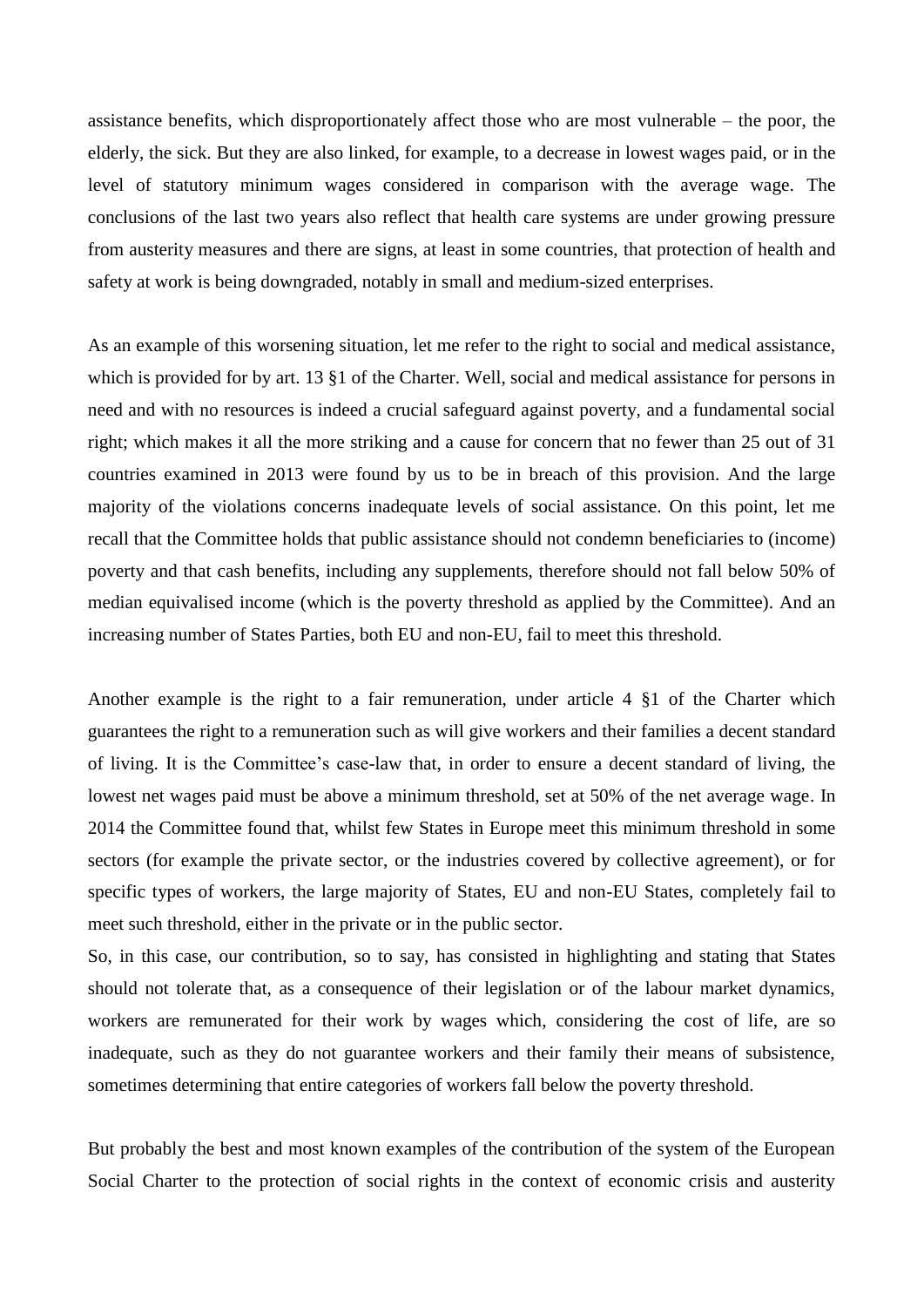measures come not from our Conclusions of the last years, but from the Collective Complaints procedure.

In 2012 the European Committee of Social Rights has in fact decided seven collective complaints against Greece, concerning a series of legislative measures adopted by this State to fulfil the requirements decided by the so-called Troika as preconditions for the loan instalments, in the context of the financial support mechanism agreed upon by Greece with the Troika in 2010. These measures were supposed to enhance competitiveness of the Greek economy, combat unemployment by enhancing flexibility and encouraging employers to take a staff, and they were also aimed at cutting the financial cost for Greece of both public and private pensions schemes.

Two of such complaints (65/2011 and 66/2011) were lodged together by the General Federation of Employees of the National Electric Power Corporation and the Confederation of Greek Civil Servants, and concerned some measures reforming the labour market, labour contracts and wage conditions. In particular, the Greek legislation introduced "special apprenticeship contracts" for young persons aged between 15 and 18 years which, according to the Committee's assessment, are excluded from the scope of labour legislation and have the practical effect of establishing a distinct category of workers who are not entitled, for example, to the annual three-weeks leave with pay, and who are excluded from the general range of protection offered by the social security system. In addition the Greek legislation adopted a reduction of 32% of the minimum wage, which has been applied to all employed persons under the age of 25, so that the minimum wage for younger workers is now substantially below the national minimum wage and has fallen below the poverty threshold. Other provisions of the same legislation made it possible, in the context of an open-ended labour contract, to dismiss a person without notice or compensation during an initial probation period of twelve months.

The Committee clearly stated that all these changes are not compatible with the obligations to protect social rights under the European Social Charter, and in particular with the provisions establishing the right of workers to annual holyday with pay, the right to a decent pay, the right to reasonable notice of termination of employment, and the obligation of the State not to deteriorate the social security schemes.

The other five complaints against Greece (76/2012, 77/2012, 78/2012, 79/2012, and 80/2012) were lodged by pensioner's Unions, and concerned a series of legislative acts which suspended all pensions payments, reduced the amount of pensions, by 40, 50 or even 70 % in some cases, and reduced the social solidarity benefit of private sectors pensioners, by drastically lowering the income ceilings on which the benefit is paid.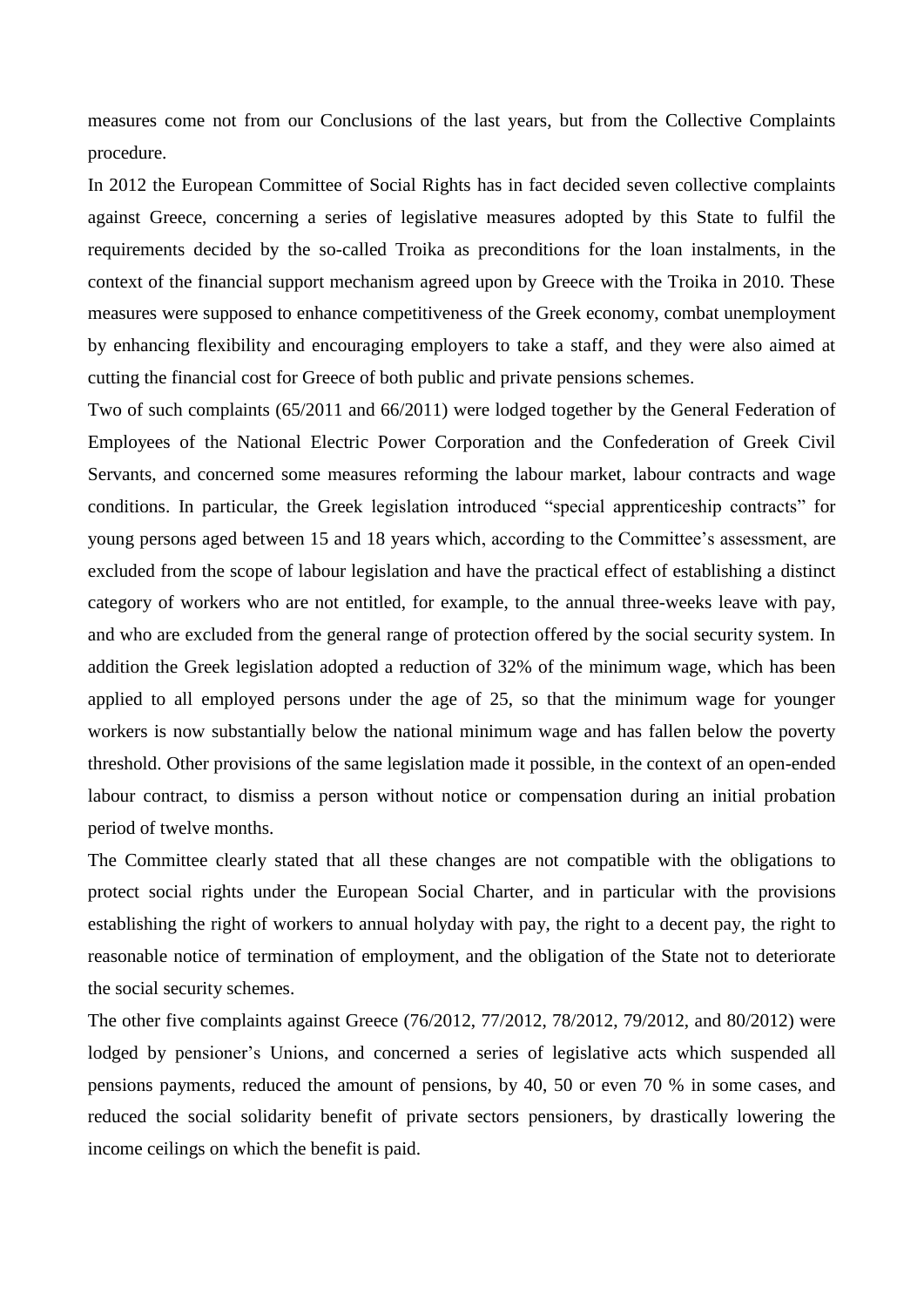It is worth stressing that, in the reasoning of the decisions of such complaints, the Committee started by recognizing that reductions in the benefits available in a national security system do not, *per se*, automatically, constitute a violation of the Charter's obligation to maintain the social security system on a satisfactory level, and that restrictions or limitations to rights in the area of social security can be compatible with the Charter in so far as they are necessary to ensure the maintenance of a given system of social security; and that the consolidation of public finances, in order to avoid mounting deficits and interest, constitutes indeed a means of safeguarding the social security system.

However, in the specific cases, the Committee considered, first, that the cumulative effect of the restrictions adopted by Greece was bound to bring about a significant degradation of the standard of living and the living conditions of many of pensioners concerned, and – second – that the Government did not conduct the minimum level of research and analysis neither into the effects of such far reaching measures nor into their full impact on vulnerable groups in society.

In this respect the Committee, recalling also the jurisprudence of the Court of human rights, held "that any decisions made in respect of pension entitlements must respect the need to reconcile the general interest with individual rights, including any legitimate expectations that individuals may have in respect of the stability of the rules applicable to social security benefits".

The Committee concluded that "the restrictive measures at stake, which have the effect of depriving one segment of the population of a very substantial portion of their means of subsistence, have been introduced in a manner that does not respect the legitimate expectation of pensioners that adjustments to their social security entitlements will be implemented in a manner that takes due account of their vulnerability, settled financial expectations and ultimately their right to enjoy an effective access to social protection and social security".

And the Committee has also added, significantly in my view, that

"doing away with such guarantees would not only force employees to shoulder an excessively large share of the consequences of the crisis, but also accept pro-cyclical effects liable to make the crisis worse and to increase the burden on welfare systems, particularly social assistance".

Outside the framework of the Greek situation and the economic crisis, another significant example of the primary importance given by the Committee to the protection of social rights, and in particular labour and trade unions rights, even when such rights have to be balanced against valuable economic freedoms, such as the freedom to provide services abroad, is the decision of Complaint 85/2012 against Sweden, adopted on July 2013.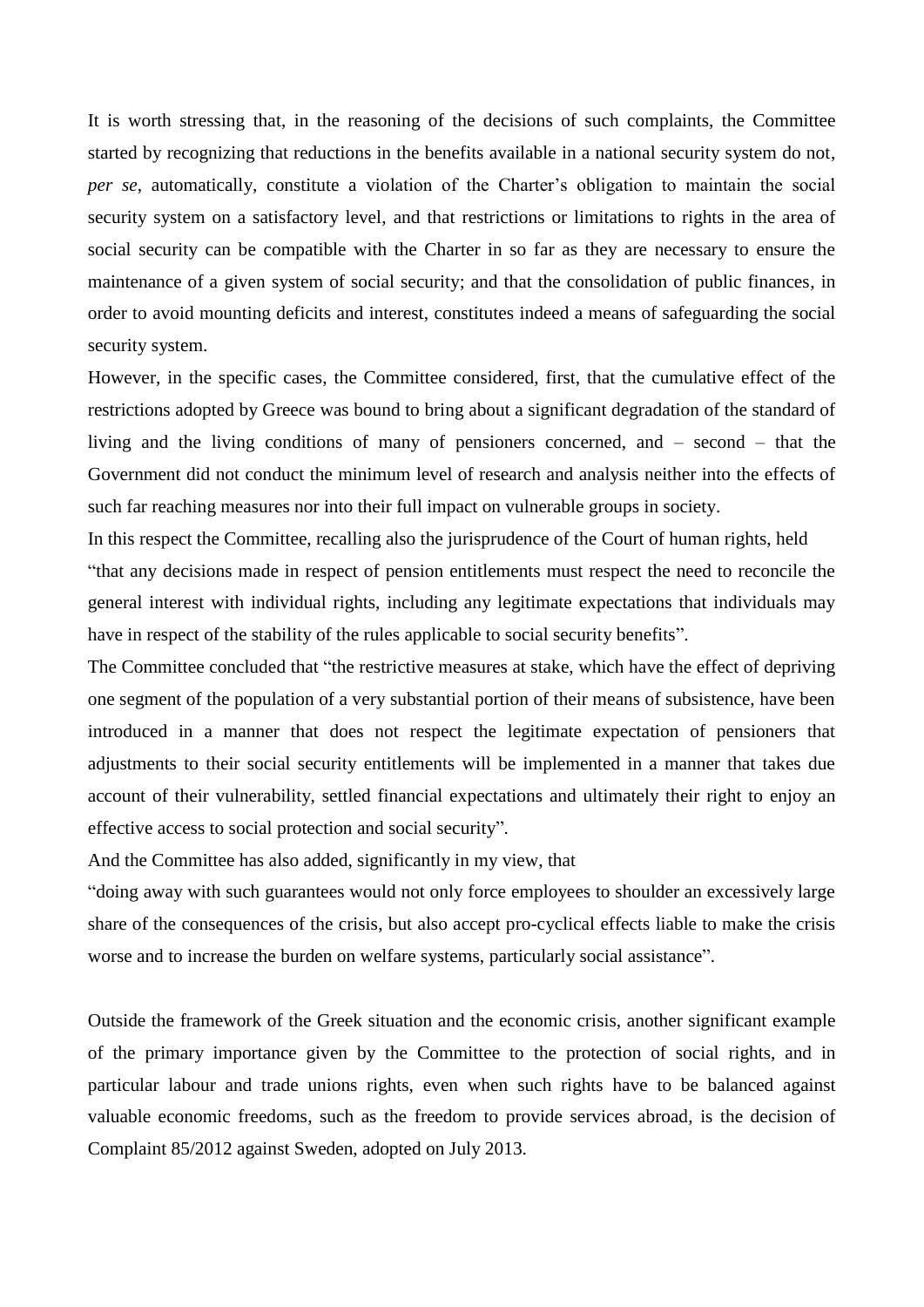This complaint concerned the adoption by Sweden of the so-called Lex Laval, as a consequence of a preliminary ruling of European Court of Justice. The new legislation, which took the place of the previous Lex Britannia, was in fact considered necessary in order for the Swedish legislation to comply with EU law on freedom to provide services, as interpreted by the Court of Justice in the *Laval* ruling, of December 2007.

To cut a long story short, the problem here was that this legislation, as regards foreign posted workers, had imposed substantial limitations on the ability of Swedish Trade Unions to make use of collective action in establishing collective agreements on matters which go beyond the minimum rate of pay or other minimum conditions. The same legislation also considers to be admissible to grant posted workers minimum standards, equivalent to those enjoyed by national workers without occupational experience at all (such as young people), even when the foreign posted workers have a long occupational experience and professional skills.

The Committee therefore could not but find that the new Swedish legislation is in contrast with the European Social Charter, and in particular with the provisions establishing the right to bargain collectively and the right to strike (art. 6§2 and 6§4), as well as the obligation of the State to guarantee foreign workers treatment not less favourable than that of national workers respect to the remuneration and enjoyment of the benefits of collective bargaining (art. 6§4).

But what deserves to be stressed is that the Committee, in deciding this case, took the opportunity to clarify something that is very important from the perspective of the protection of labour rights and the right to collective bargaining and collective action. Let me quote the relevant passage of the decision:

"The Committee considers that legal rules relating to the exercise of economic freedoms established by State Parties either directly through national law or indirectly through EU law should be interpreted in such a way as to not impose disproportionate restrictions upon the exercise of labour rights as set forth by, further to the Charter, national laws, EU law, and other international binding standards. In particular, national and EU rules regulating the enjoyment of such freedoms should be interpreted and applied in a manner that recognises the fundamental importance of the right of trade unions and their members to strive both for the protection and the improvement of the living and working conditions of workers, and also to seek equal treatment of workers regardless of nationality or any other ground.

Consequently, the facilitation of free cross-border movement of services and the promotion of the freedom of an employer or undertaking to provide services in the territory of other States – which constitute important and valuable economic freedoms within the framework of EU law – cannot be treated, from the point of view of the system of values, principles and fundamental rights embodied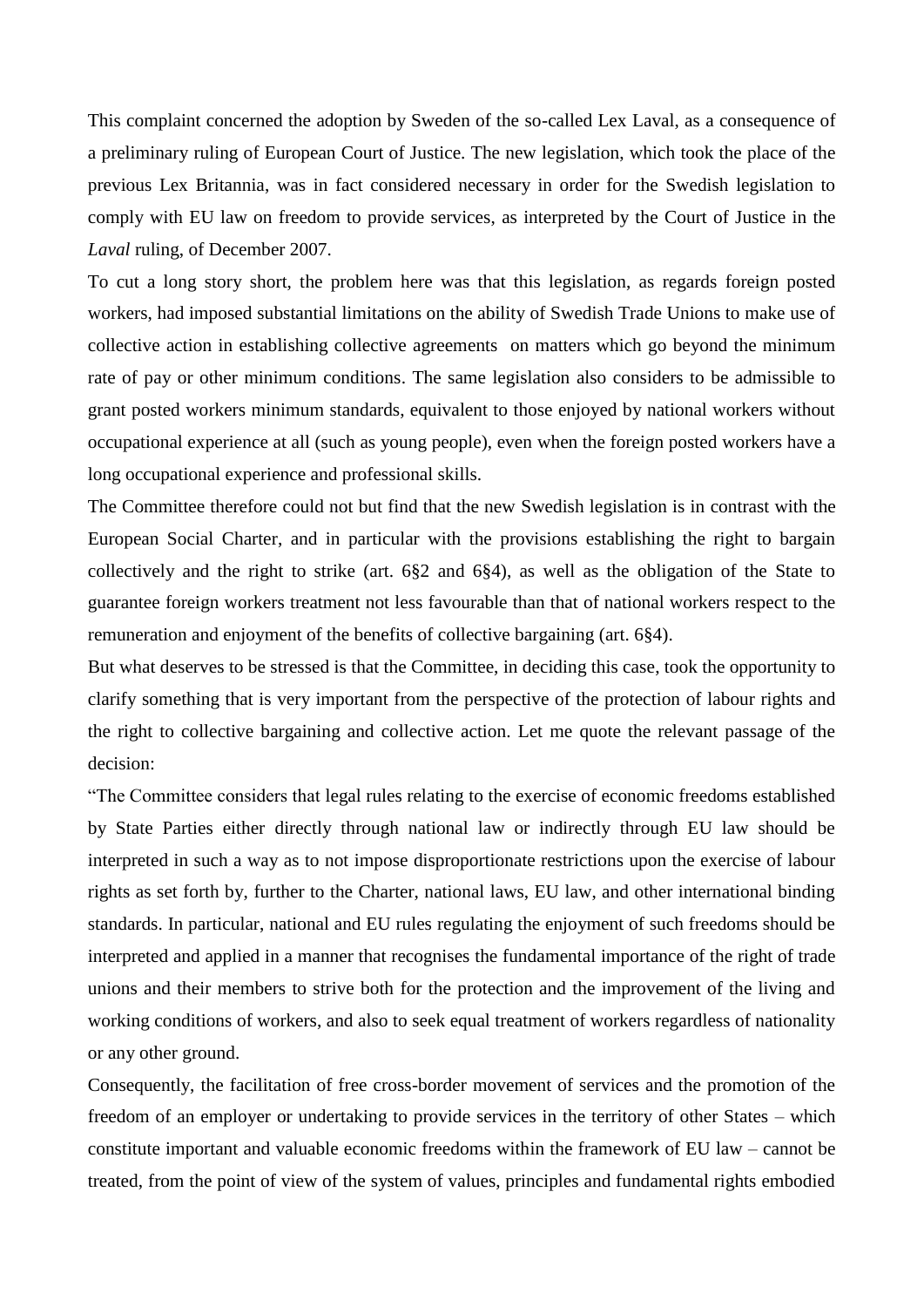in the Charter, as having a greater a priori value than core labour rights, including the right to make use of collective action to demand further and better protection of the economic and social rights and interests of workers. In addition, any restrictions that are imposed on the enjoyment of this right should not prevent trade unions from engaging in collective action to improve the employment conditions, including wage levels, of workers irrespective of their nationality".

Having recalled the recent developments of the jurisprudence of the European Committee of Social Rights concerning the protection of social rights at our times of economic crisis and austerity measures, I come now, very briefly, to the other issue raised by the background paper of this conference, that is whether the Committee and the Social Charter system are equipped, or not, to address issues that concern fundamentally the soundness of macro-economic policies put in place to deal with the crisis.

In this regard, let me say that if the perspective of this conference and the main interest for all the participants, for all of us here, is assessing the future of social rights in Europe, and contributing to ensure that all citizens can actually enjoy fundamental social rights in their everyday lives, then the very question is not so much, in my view, whether the Social Charter system is equipped or not to take into consideration the soundness of macro-economic policies put in place to way-out of the crisis and facilitate economic growth. The issue at stake is rather that certain macro-economic policies, certain austerity and labour market measures, which are considered necessary to address the crisis, can have a negative impact on social rights. Therefore, the very question is whether States, governments and European institutions competent in dealing with the crisis and in adopting macro-economic policies and other measures to cope with the crisis, are sufficiently equipped to address such issues in a way not to jeopardize or violate social rights.

And in the light of the Conclusions and Decisions of the European Committee of Social Rights of the last years, the answer to this question seems to be that European States and European institutions, like the EU institutions, are not always sufficiently equipped to do so.

In this respect, and considering the question from my specific point of view, that is the standpoint of the quasi-judicial monitoring body of the European Social Charter, some suggestions - or wishes could be proposed to your attention, with a view to improving the equipment of States and European institutions, necessary for an adequate respect of social rights, also when they have to deal with policies and measures to address serious economic and financial crises. They are, moreover, suggestions that have already been presented and discussed in the context of the Turin High Level Conference of October 2014, and very well emphasized in the Report submitted by Mr